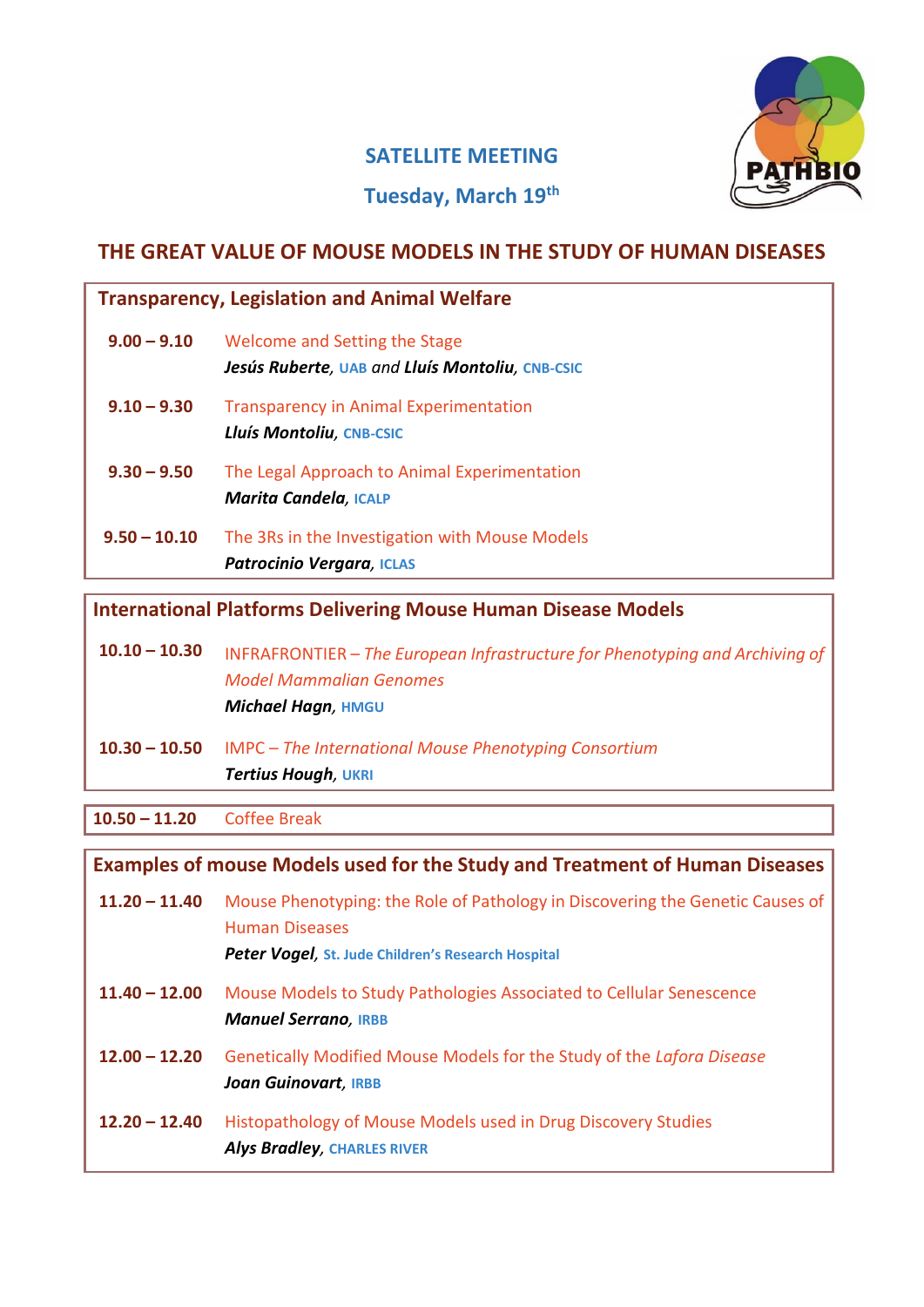| $12.40 - 13.00$ | The Cinderella Effect: Matching Mouse Models to Specific Human Diseases<br><b>John Sundberg, JAX</b>                                                                                                                                                                       |
|-----------------|----------------------------------------------------------------------------------------------------------------------------------------------------------------------------------------------------------------------------------------------------------------------------|
| $13.00 - 13.20$ | Complementarity of Mouse and On-a-chip Models: the Case of the Liver<br><b>Diseases and Toxicology</b><br>Jordi Gracia-Sancho, Idibaps                                                                                                                                     |
| $13.20 - 13.45$ | Panel Discussion - Are We Ready to Completely Substitute Mouse Models in<br>Experimentation?<br>Chair: Lluís Montoliu, CNB-CSIC<br>Panellists: Colin McKerlie, TCP, Yann Herault, CERBM-ICS, Belén Pintado, FELASA,<br>Jesús Ruberte, UAB and Jordi Gracia-Sancho, Idibaps |

### **THE VENUE**

#### **La Reial Acadèmia de Medicina de Catalunya [**<http://ramc.cat/>**]**

Located in Barcelona, in the charming old town of Barcelona. Close to Plaça Catalunya, Las Ramblas, el Raval and many other beautiful and wonderful spots of the city. Both, the Kick-Off Meeting and the Satellite Meeting will be held in the Anatomy Amphitheatre, the place where Ramon y Cajal used to teach as a Full Professor.

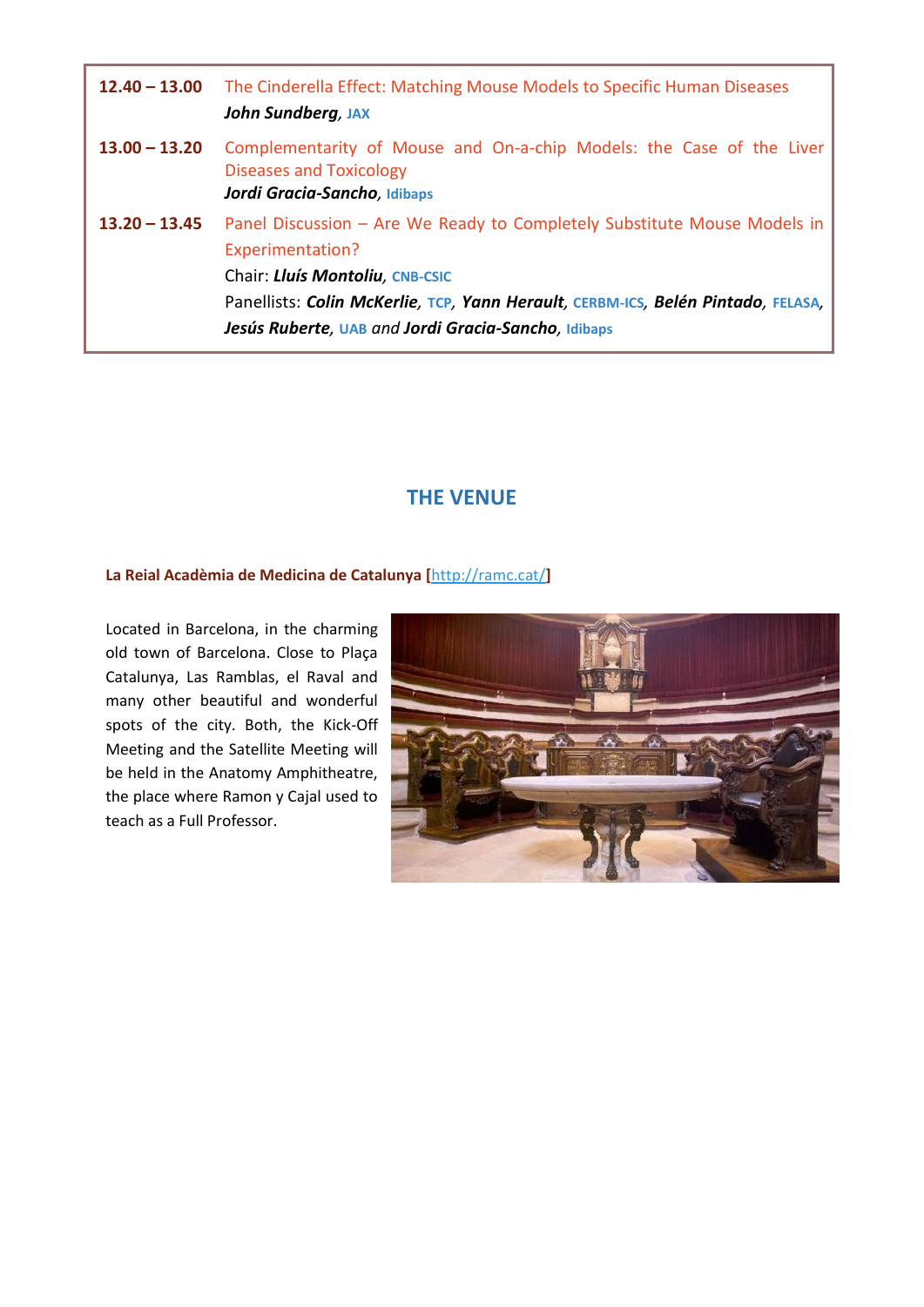| <b>List of Institutions</b> |                                                                                                |  |  |
|-----------------------------|------------------------------------------------------------------------------------------------|--|--|
|                             | <b>APN</b> Australian Phenomics Network                                                        |  |  |
|                             | CERBM-ICS Centre Europeén de Recherche en Biologie et en Medicine-Institut Clinic de la Souris |  |  |
|                             | <b>Charles River</b> Charles River Laboratories                                                |  |  |
|                             | CNB-CSIC Centro Nacional de Biotecnología – Consejo Superior de Investigaciones Científicas    |  |  |
|                             | <b>CNR</b> Consiglio Nazionale delle Ricerche                                                  |  |  |
|                             | <b>EACEA</b> Education, Audiovisual and Culture Executive Agency                               |  |  |
|                             | <b>FELASA</b> Federation for Laboratory Animal Science Associations                            |  |  |
|                             | <b>FMV-ULisboa</b> Faculdade de Medicina Veterinária da Universidade de Lisboa                 |  |  |
|                             | <b>FUJIFILM</b> Fujifilm Visualsonics   Sonosite                                               |  |  |
|                             | <b>HMGU</b> Helmholtz Zentrum München                                                          |  |  |
|                             | <b>HUVH</b> Hospital Universitari Vall d'Hebron                                                |  |  |
|                             | <b>ICALP</b> International Center for Animal Law and Policy                                    |  |  |
|                             | <b>ICLAS</b> International Council for Laboratory Animal Science                               |  |  |
|                             | Idibaps Institut d'Investigacions Biomèdiques August Pi i Sunyer                               |  |  |
|                             | <b>IMG</b> Institute of Molecular Genetics of Prague                                           |  |  |
|                             | <b>IPM</b> Institut Pasteur de Montevideo                                                      |  |  |
|                             | <b>IRBB</b> Institute for Research in Biomedicine of Barcelona                                 |  |  |
|                             | <b>JAX</b> The Jackson Laboratory                                                              |  |  |
|                             | <b>KMPC</b> Korean Mouse Phenotyping Center                                                    |  |  |
|                             | <b>SJCRH</b> Saint Jude Children's Research Hospital                                           |  |  |
|                             | <b>TAU</b> Tel-Aviv University                                                                 |  |  |
|                             | <b>TCP</b> Toronto Center for Phenogenomics Inc.                                               |  |  |
|                             | <b>UAB</b> Universitat Autònoma de Barcelona                                                   |  |  |
|                             | <b>UCAM</b> University of Cambridge                                                            |  |  |
|                             | <b>UCPH</b> University of Copenhagen                                                           |  |  |
|                             | <b>UCT</b> University of Cape Town                                                             |  |  |
|                             | <b>UKRI</b> United Kingdom Research and Innovation                                             |  |  |
|                             | UniNa Università degli Studi di Napoli - Federico II                                           |  |  |
|                             | UniRoma2 Università degli Studi di Roma "Tor Vergata"                                          |  |  |
|                             | <b>USFD</b> University of Sheffield                                                            |  |  |
|                             | <b>UVMV</b> University of Veterinary Medicine Vienna                                           |  |  |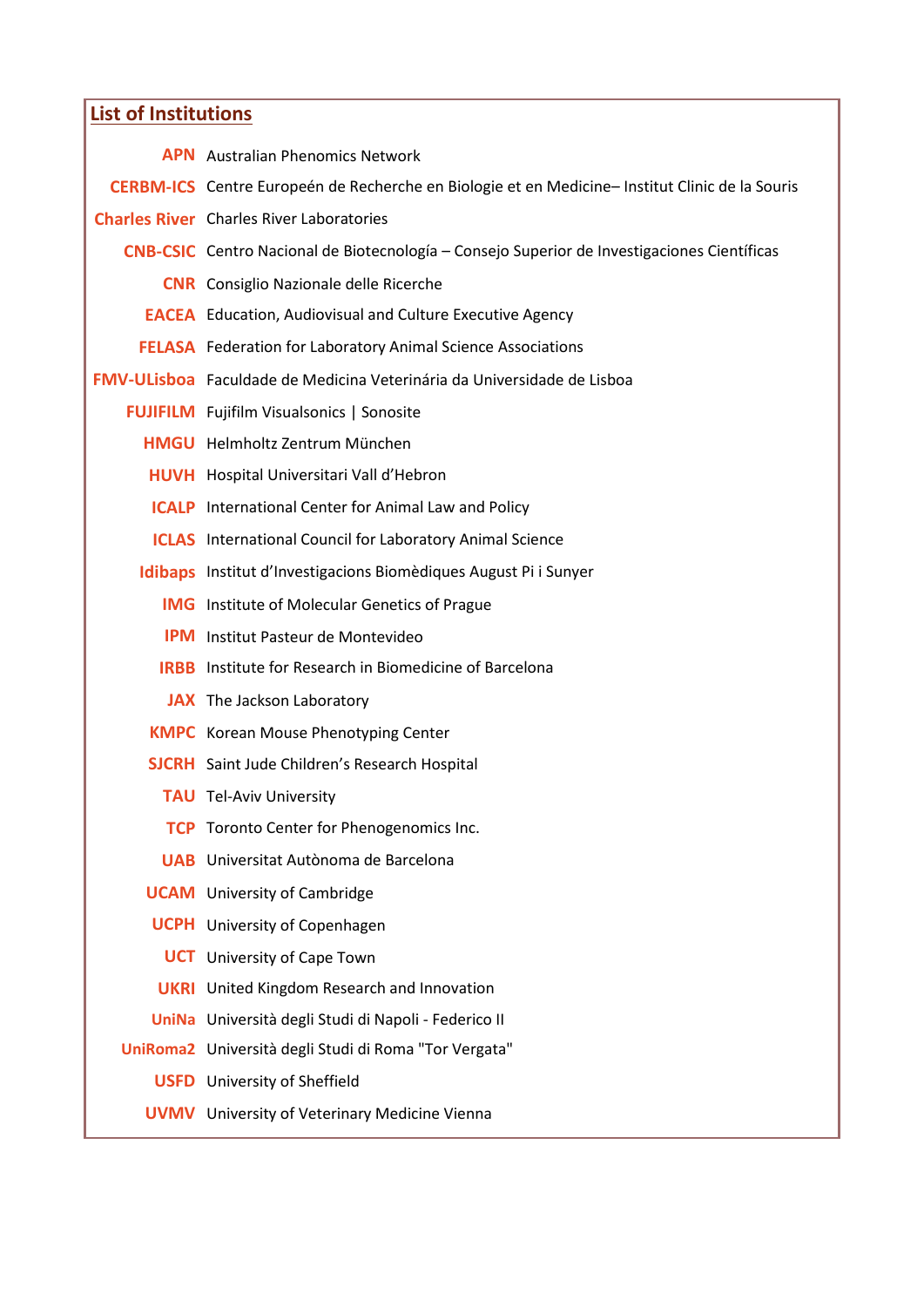# **List of Participants**

| Cardamone, Tina APN             |                             | t.cardamone@unimelb.edu.au         |
|---------------------------------|-----------------------------|------------------------------------|
| Sharp, Patrick APN              |                             | psharp@arc.wa.gov.au               |
| Herault, Yann CERBM-ICS         |                             | herault@igbmc.fr                   |
| Wendling, Olivia CERBM-ICS      |                             | olivia@igbmc.fr                    |
|                                 | Baily, James Charles River  | james.baily@crl.com                |
|                                 | Bradley, Alys Charles River | alys.bradley@crl.com               |
| Montoliu, Lluís CNB-CSIC        |                             | montoliu@cnb.csic.es               |
| Raspa, Marcello CNR             |                             | marcello.raspa@cnr.it              |
| Giannini, Lucia EACEA           |                             | lucia.giannini@ec.europa.eu        |
| Pintado, Belen FELASA           |                             | bpintado@cnb.csic.es               |
| Barbosa, Andreia FMV-ULisboa    |                             | andreiaaavalenca@gmail.com         |
| Mendes-Jorge, Luísa FMV-ULisboa |                             | Imjorge@fmv.ulisboa.pt             |
| Davault, Philippe FUJIFILM      |                             | philippe.davault@fujifilm.com      |
| Fuchs, Dieter FUJIFILM          |                             | dieter.fuchs@fujifilm.com          |
| Hagn, Michael HMGU              |                             | michael.hagn@helmholtz-muenchen.de |
| Calzada-Wak, Julia HMGU         |                             | calzada@helmholtz-muenchen.de      |
| Sanz, Adrián HMGU               |                             | adrian.sanz@helmholtz-muenchen.de  |
| Ramon y Cajal, Santiago HUVH    |                             | sramon@vhebron.net                 |
| Candela, Marita ICALP           |                             | maritacandela@hotmail.com          |
| Vergara, Patri ICLAS            |                             | Patri.vergara@uab.es               |
| Gracia-Sancho, Jordi Idibaps    |                             | jordi.gracia@idibaps.org           |
| Koubkova, Gizela IMG            |                             | gizela@img.cas.cz                  |
| Prochazka, Jan IMG              |                             | jan.prochazka@img.cas.cz           |
| Sedlacek, Radislav IMG          |                             | radislav.sedlacek@img.cas.cz       |
| Zudova, Dagmar IMG              |                             | dagmar.zudova@img.cas.cz           |
| Crispo, Martina Cecilia IPM     |                             | crispo@pasteur.edu.uy              |
| Guinovart, Joan IRBB            |                             | guinovart@irbbarcelona.org         |
| Serrano, Manuel IRBB            |                             | manuel.serrano@irbbarcelona.org    |
| Sundberg, John JAX              |                             | john.sundberg@jax.org              |
| Svenson, Karen JAX              |                             | karen.svenson@jax.org              |
| Nam, Ki Taek KMPC               |                             | kitaek@yuhs.ac                     |
| Vogel, Peter SJCRH              |                             | peter.vogel@stjude.org             |
| Iraqi, Fuad TAU                 |                             | fuadi@tauex.tau.ac.il              |